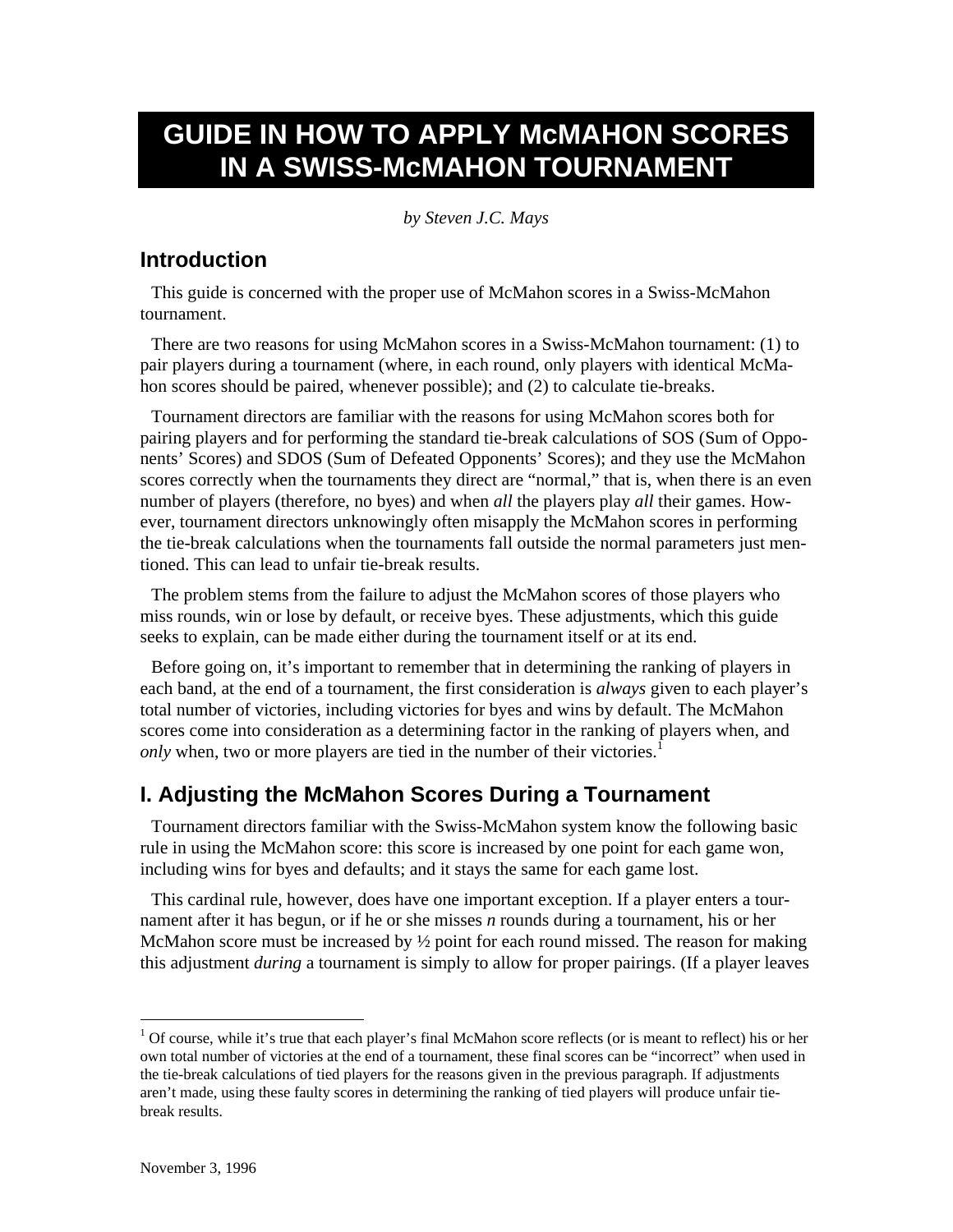a tournament before its end, the tournament director need no longer make this adjustment *during* the tournament; he or she can make it at the end.)

This practice of awarding ½ point for each missed round has no bearing on the ranking of a player in his or her band, since, as was stated earlier, this ranking is based on the number of victories (including byes and wins by default), not on the final McMahon score. However, if such a player is tied in the number of victories with another player at the end of a tournament, this is when the McMahon scores and the tie-break calculations come into play.

## **II. Adjusting the McMahon Scores at the End of a Tournament**

#### **Adjusting Tied Player's Score**

The basic procedure in determining the SOS of tied players is to add up the final McMahon scores of each player's opponents, and whichever player has the highest total score wins the tie (when positive numbers are involved, it's the number farthest from zero; when negative numbers are involved, it's the number closest to zero).

However, if one or more of the players involved in a tie has received a bye or has missed one round or more during a tournament, then an adjustment must be made to take into account the missing McMahon score(s). This is done by normalizing the SOS (dividing the sum of the opponents' McMahon scores by the actual number of rounds played by the tied player, then dividing this figure, the quotient, by the number of rounds in the tournament).

Failure to normalize the scores results in unfairly rewarding those tied players who have played less than the total number of rounds in their tournament (*see* Example I).

|                 | <b>PLAYER A</b>       | <b>PLAYER B</b> |                       |  |  |
|-----------------|-----------------------|-----------------|-----------------------|--|--|
| Rounds          | <b>McMahon Scores</b> | Rounds          | <b>McMahon Scores</b> |  |  |
| Opponent 1      | $-3.0$                | Opponent 1      | $-3.0$                |  |  |
| Opponent 2      | $-3.0$                | Opponent 2      | $-3.0$                |  |  |
| Opponent 3      | $-3.0$                | Opponent 3      | $-3.0$                |  |  |
| Opponent 4      | $-3.0$                | Opponent 4      | $-3.0$                |  |  |
| No opponent     | Bye                   | Opponent 5      | $-3.0$                |  |  |
| Opponent 6      | $-4.0$                | Opponent 6      | $-4.0$                |  |  |
| SOS:            | $-16.0$               | SOS:            | $-19.0$               |  |  |
| Normalized SOS: | $-19.2$               | Normalized SOS: | $-19.0$               |  |  |

Example I

Without normalizing the SOS score, Player A would unfairly win the tie-break simply because he played one game less than Player B.

#### **Adjusting Opponents' Scores**

Before proceeding to the SOS of tied players, the individual McMahon scores of each opponent used in calculating the SOS must be inspected to make sure that they, too, don't require some adjustment.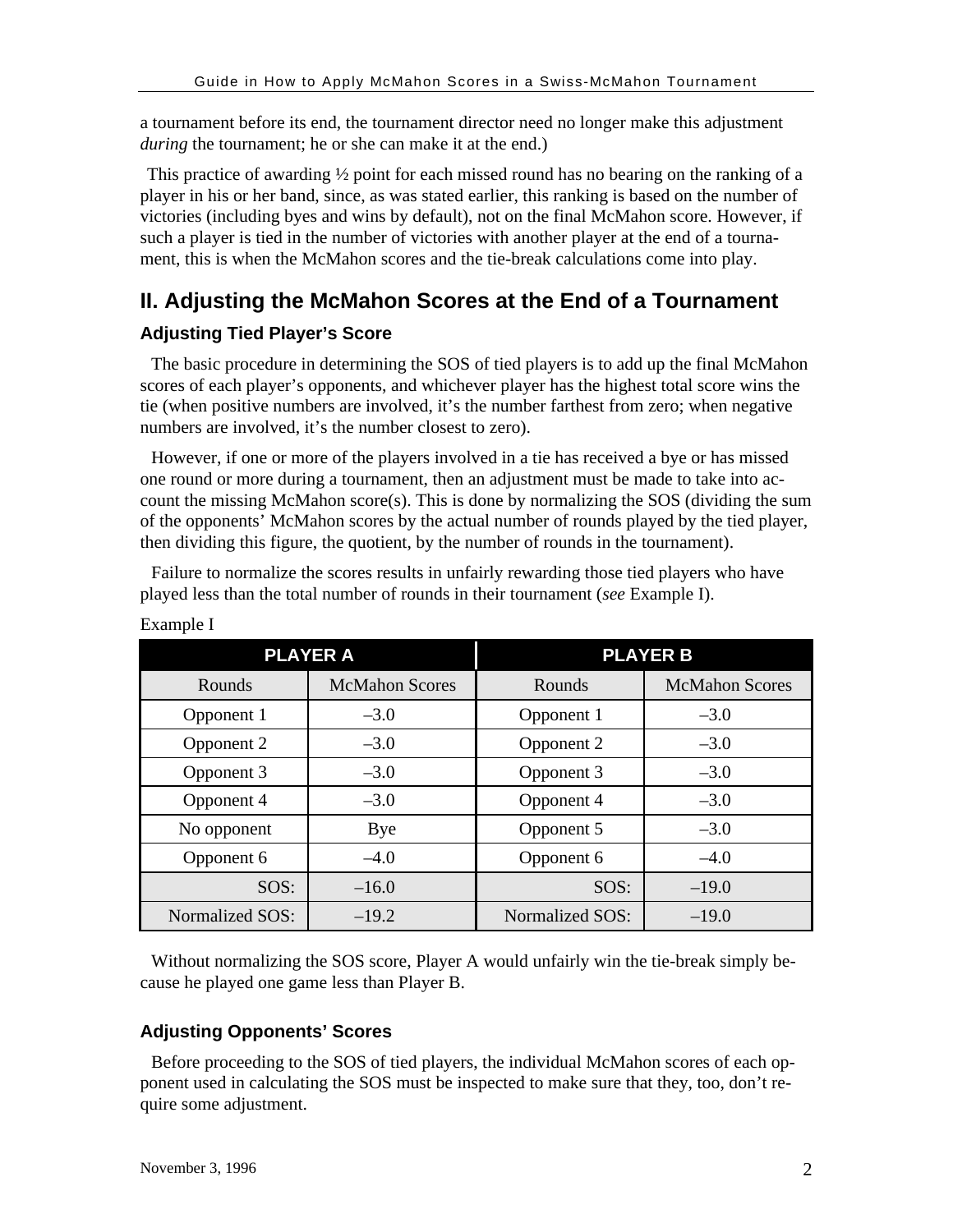Although victories due to byes and defaults are given full points in determining the ranking of players in their bands, each one of these points must be reduced to  $\frac{1}{2}$  point when determining each opponent's final McMahon score used in calculating the SOS of tied players. Conversely, any player who loses by default or who misses *n* rounds during a tournament must be awarded 1/2 point for each loss by default or missed round.<sup>2</sup>

The following example is taken from an actual tournament. In this event, four players were tied for first place with four wins each. After using the first tie-break calculation (SOS), three of the four players were still tied for first place. In this band, two players (No. 2 and 6, marked by asterisks) each lost their last game by default, and they lost their defaulted games to players with whom the three tied players did not play, meaning that none of them could benefit from the defaulted wins.

| <b>PLAYER A</b>            |                           |                           |                            | <b>PLAYER B</b>           |                         | <b>PLAYER C</b>            |                                  |                                  |  |
|----------------------------|---------------------------|---------------------------|----------------------------|---------------------------|-------------------------|----------------------------|----------------------------------|----------------------------------|--|
| Oppo-<br>nent ID<br>Number | Unad-<br>justed<br>Scores | $Ad-$<br>justed<br>Scores | Oppo-<br>nent ID<br>Number | Unad-<br>justed<br>Scores | Ad-<br>justed<br>Scores | Oppo-<br>nent ID<br>Number | Unad-<br>justed<br><b>Scores</b> | $Ad-$<br>justed<br><b>Scores</b> |  |
| 8                          | 2.0                       | 2.0                       |                            | 4.0                       | 4.0                     | $2*$                       | 1.0                              | 1.5                              |  |
| $6*$                       | 1.0                       | 1.5                       | 3                          | 4.0                       | 4.0                     | $6*$                       | 1.0                              | 1.5                              |  |
| 3                          | 4.0                       | 4.0                       | $2*$                       | 1.0                       | 1.5                     | $\overline{4}$             | 4.0                              | 4.0                              |  |
| 5                          | 4.0                       | 4.0                       | $6*$                       | 1.0                       | 1.5                     | 8                          | 2.0                              | 2.0                              |  |
| SDOS:                      | 11.0                      | 11.5                      | SDOS:                      | 10.0                      | 11.0                    | SDOS:                      | 8.0                              | 9.0                              |  |

Example II

In this SDOS calculation, Player A wins the tie-break by  $\frac{1}{2}$  point against Player B, but without the adjustment, A would have won by a full point. Although this example doesn't show that the adjustment made a difference, it does make the point that Player B was unfairly handicapped in his SDOS calculation in that, through no fault of his own, he had been paired with the *two* players who lost their last games by default, games they had, presumably, a *50 percent chance of winning*. The adjusted score recognizes this possibility.

Although Example II uses the instance of defaulted games to illustrate the need to adjust opponents' scores, the same principle applies to byes and missed rounds.

## **Summary**

 $\overline{a}$ 

Before using SOS and SDOS in performing tie-break calculations, tournament directors should review the final McMahon scores of all the players in their tournaments and make the necessary adjustments as outlined above. For the reader's convenience, these adjustments are summarized in Table I.

<sup>&</sup>lt;sup>2</sup> Presumably, for the sake of proper pairings, the practice of awarding  $\frac{1}{2}$  point for each missed round would be followed during a tournament. In the case of defaults, the first default is usually an indication that the player has withdrawn from the tournament without informing the tournament director; consequently, the awarding of the ½ point for the defaulted round can be done at the end of the tournament.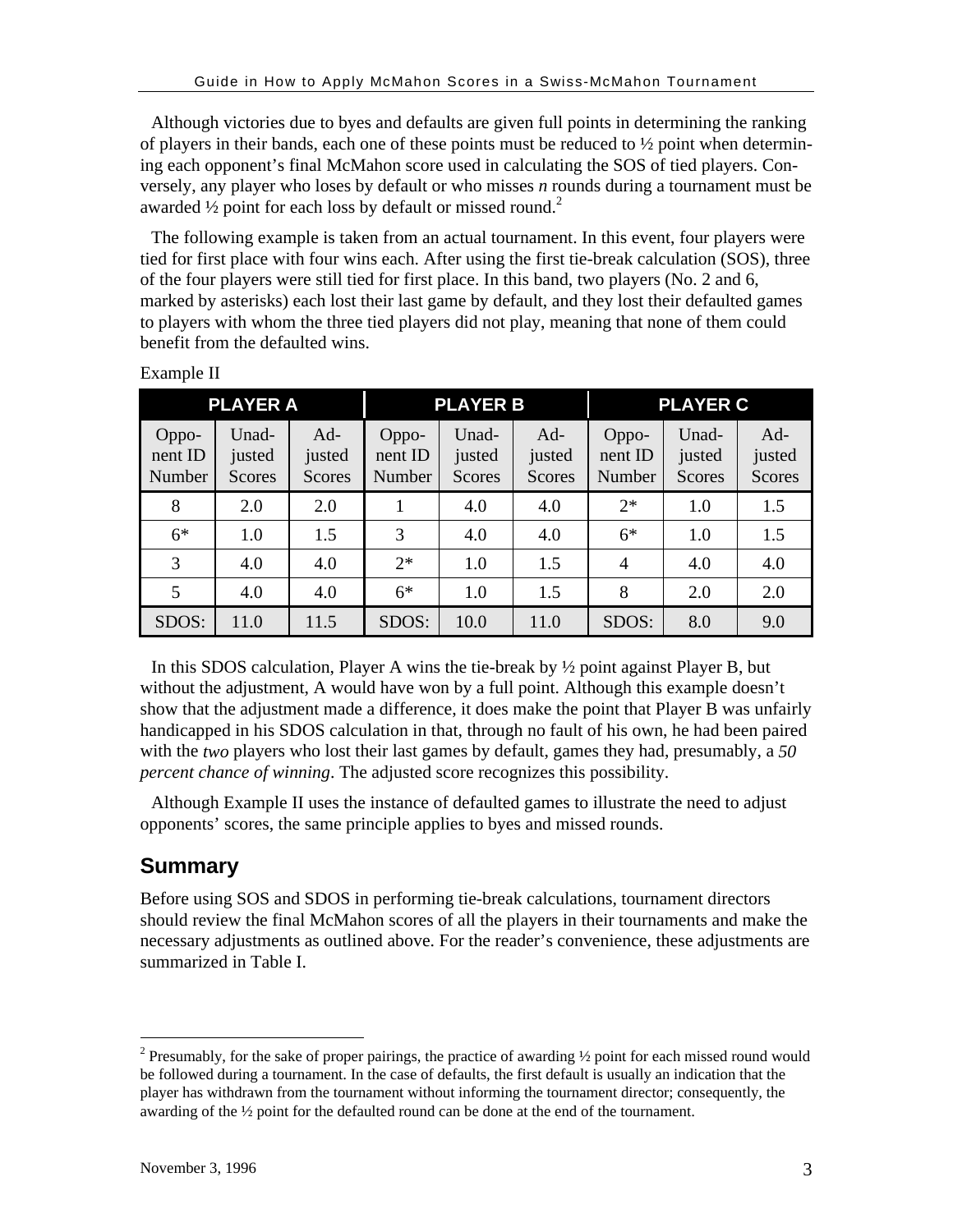| <b>Categories</b>                    | <b>Adjusting Tied Player's Score</b> | <b>Adjusting Opponents' Scores</b>                   |
|--------------------------------------|--------------------------------------|------------------------------------------------------|
| <b>Missed Rounds</b>                 | Normalize                            | $+\frac{1}{2}$ for each missed round <sup>1</sup>    |
| <b>Byes</b>                          | Normalize                            | $\frac{1}{2}$ for each bye <sup>2</sup>              |
| Wins by Default                      | (Not Applicable)                     | $-\frac{1}{2}$ for each win by default <sup>2</sup>  |
| Losses by Default   (Not Applicable) |                                      | $+\frac{1}{2}$ for each loss by default <sup>3</sup> |

Table I Summary of McMahon Score Adjustments

<sup>1</sup> Adjustments made during the tournament, preferably.

<sup>2</sup> Adjustments made at the end of the tournament. The McMahon score increases by a full point in the tournament to indicate a legitimate victory. <sup>3</sup> Adjustments made at the end of the tournament. The McMahon score stays the same in the tournament to

indicate a legitimate loss.

#### **Appendix A: Mathematical Representation**

The points raised in this guide can be summarized in the following equation:

$$
S = \frac{R}{r_p} \sum \left( I S_o + v_o + \frac{1}{2} (R - r_o) \right)
$$

where *S* is the normalized SOS of each tied player

*R* is the number of rounds in the tournament

*rp* is the tied player's number of rounds in which he or she was *paired*

*ISo* is the opponent's *initial* McMahon score

 $v<sub>o</sub>$  is the opponent's number of victories, excluding byes and wins by default

*ro* is the opponent's number of rounds in which he or she *actually played*

The first element of the equation  $(R/r_p)$  serves to normalize a tied player's score (as in Example I), while the rest of the equation is designed to make sure that the McMahon score of each opponent of a tied player is properly adjusted (as in Example II). The way SOS is normally calculated in tournaments, it represents the sum of the final and, as suggested in this guide, adjusted McMahon scores of all the opponents with whom a tied player was *paired* (*see* Appendix C for a discussion on this point).

Adjustments to the individual McMahon scores made *during* a tournament, as suggested in this guide, need not be undone at the end of the tournament to use this equation properly and obtain each tied player's SOS.

The same equation can also be applied in calculating SDOS. As with SOS, SDOS could also require the need to normalize the McMahon score (i.e., to use  $R/r_p$ ).

#### **Appendix B: Example Application**

The following example demonstrates the application of the principles suggested in this guide. It is based on the results of a recent tournament (*see* Appendix E for the complete record of the tournament for the concerned players).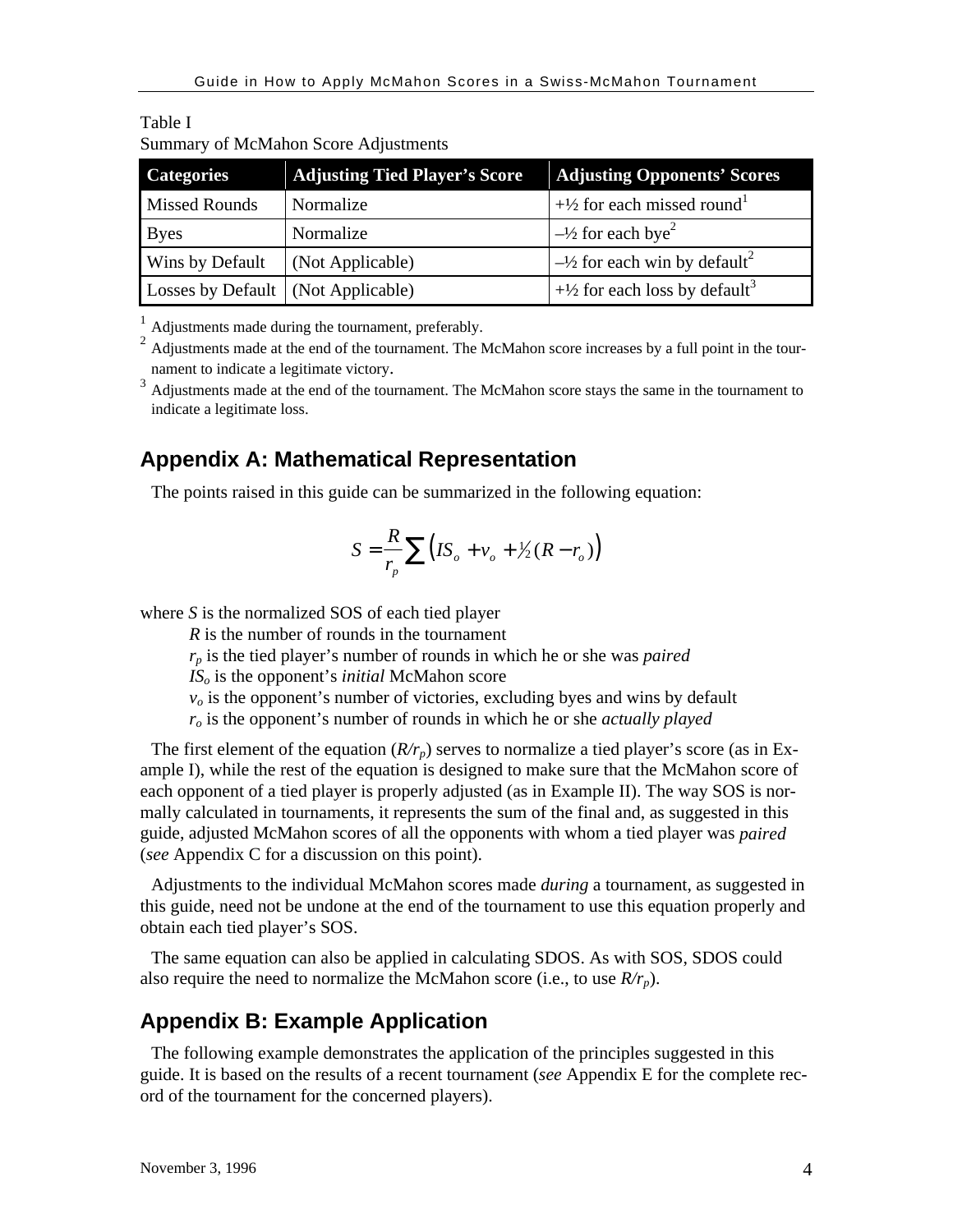| <b>PLAYER 11</b>           |                                  |                           |                            | <b>PLAYER 15</b>                 |                                  | <b>PLAYER 16</b>           |                                  |                                  |  |
|----------------------------|----------------------------------|---------------------------|----------------------------|----------------------------------|----------------------------------|----------------------------|----------------------------------|----------------------------------|--|
| Oppo-<br>nent ID<br>Number | Unad-<br>justed<br><b>Scores</b> | $Ad-$<br>justed<br>Scores | Oppo-<br>nent ID<br>Number | Unad-<br>justed<br><b>Scores</b> | $Ad-$<br>justed<br><b>Scores</b> | Oppo-<br>nent ID<br>Number | Unad-<br>justed<br><b>Scores</b> | $Ad-$<br>justed<br><b>Scores</b> |  |
| 14                         | $-4.0$                           | $-2.0$                    | 13                         | $-3.0$                           | $-3.0$                           | 12                         | 1.0                              | 0.5                              |  |
| 12                         | 1.0                              | 0.5                       | 14                         | $-4.0$                           | $-2.0$                           | 13                         | $-3.0$                           | $-3.0$                           |  |
| <b>MR</b>                  |                                  |                           | 12                         | 1.0                              | 0.5                              | 18                         | $-3.0$                           | $-2.0$                           |  |
| $\overline{7}$             | $-2.0$                           | $-0.5$                    | 8                          | 2.0                              | 1.5                              | 9                          | 1.0                              | 1.0                              |  |
| 19                         | 3.0                              | $-3.0$                    | <b>MR</b>                  |                                  |                                  | 10                         | 1.0                              | 1.0                              |  |
| 15                         | $-1.0$                           | $-1.0$                    | <b>MR</b>                  |                                  |                                  | 11                         | $-1.0$                           | 0.0                              |  |
| SOS:                       | $-9.0$                           | $-6.0$                    | SOS:                       | $-4.0$                           | $-3.0$                           | SOS:                       | $-4.0$                           | $-3.0$                           |  |
| $R/r_p$ :                  |                                  | $\frac{6}{5}$             | $R/r_p$ :                  |                                  | $\frac{6}{4}$                    | $R/r_p$ :                  |                                  | $\frac{6}{6}$                    |  |
|                            | Normalized SOS:<br>$-7.2$        |                           |                            | Normalized SOS:                  | $-4.5$                           | Normalized SOS:            |                                  | $-3.0$                           |  |

In Example III, three players (Nos. 11, 15, and 16) are tied for first place in their band, each having won three games.

 $MR = Missed Round$ 

Example III

Before obtaining the normalized SOS of the three tied players, the final, adjusted McMahon scores of each player's opponents must first be determined. This is done by applying this part of the above mathematical equation to each opponent at the end of a tournament:<sup>3</sup>

$$
I S_o + v_o + \frac{1}{2}(R - r_o)
$$

If we select Player 12, for example, this means:

$$
-4 + 4 + \frac{1}{2}(6 - 5)
$$

Thus, the final, adjusted McMahon score for Player 12 is 0.5.

## **Appendix C: Paired Games vs. Played Games**

A legitimate issue of debate is whether or not  $r_p$  should stand for  $(a)$  the number of rounds in which a tied player was *paired* (but did not play) or *(b)* the number in which he or she *actually played*.

In Example III, this issue is of concern to Player 11 (because of Opponent 7) and Player 15 (because of Opponent 8). If  $r_p$  stands for the number of rounds in which a tied player actually played, then, in the case of Player 11, the McMahon score for Opponent 7 would be excluded from the SOS calculation, and  $r_p$  would now be equal to 4. This means that he or she would

<sup>&</sup>lt;sup>3</sup> Many tournament directors may feel more comfortable in applying the system of adding or subtracting  $\frac{1}{2}$ points at the end of each round as suggested in Table I. The equation is used here simply to demonstrate its application.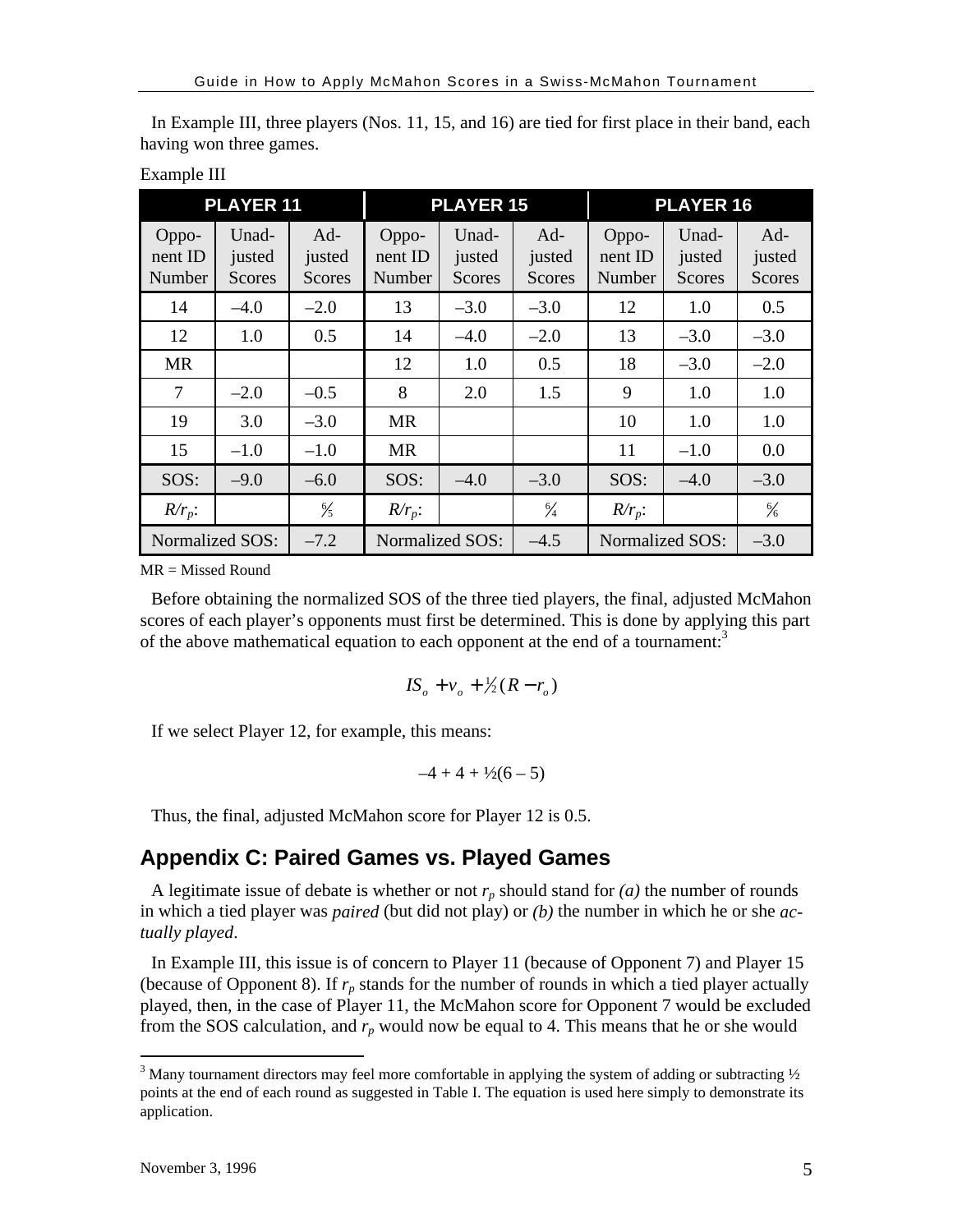obtain a final, normalized SOS of –9 and would come in third place among the three tied players. In the case of Player 15, the McMahon score of Opponent 8 would be excluded from the SOS calculations, and  $r_p$  would now be equal to 3. This means that he or she would obtain a final, normalized SOS of –8¼ and would now come in second place.

Aside from the intrinsic argument of which option is more "fair," which is far from clear, there is the side issue of the additional burden placed on tournament directors: if  $r_p$  stands for the number of rounds is which a tied player *actually played*, then this factor becomes one more element for tournament directors to keep track of in making tie-break calculations.

# **Appendix D: How Valid is SDOS?**

The traditional argument in defense of SDOS is that it measures the strength of the opponents that were defeated by a tied player. If Player X defeats stronger opponents than those defeated by his or her tie-breaking rival, so the reasoning goes, then this accomplishment should count as an additional element in measuring X's superior performance. Yet there seems to be a logical flaw in this argument, for if X does defeat stronger opponents than those defeated by his or her tie-breaking rival, then it must also mean that X lost games to weaker opponents than those that his or her rival lost to!

Consider the following fictitious example where the McMahon scores of Players A and B are displayed after a six-round tournament in which both players won their first four games.<sup>4</sup>

|                   | <b>PLAYER A</b>       | <b>PLAYER B</b>   |                       |  |  |
|-------------------|-----------------------|-------------------|-----------------------|--|--|
| Rounds            | <b>McMahon Scores</b> | Rounds            | <b>McMahon Scores</b> |  |  |
| Opponent 1 (won)  | 1.0                   | Opponent 1 (won)  | 1.0                   |  |  |
| Opponent 2 (won)  | 2.0                   | Opponent 2 (won)  | 2.0                   |  |  |
| Opponent 3 (won)  | 2.0                   | Opponent 3 (won)  | 2.0                   |  |  |
| Opponent 4 (won)  | 3.0                   | Opponent 4 (won)  | 1.0                   |  |  |
| Opponent 5 (lost) | 1.0                   | Opponent 5 (lost) | 3.0                   |  |  |
| Opponent 6 (lost) | 2.0                   | Opponent 6 (lost) | 2.0                   |  |  |
| SOS:              | 11.0                  | SOS:              | 11.0                  |  |  |
| SDOS:             | 8.0                   | SDOS:             | 6.0                   |  |  |

Example IV

In looking at the SDOS results, Player A gets 8 points while Player B gets 6 points; consequently, Player A would deserve to win the tie because of the stronger opponents he or she defeated. Yet, the sum of the opponents' scores who have defeated Player A is 3, while the sum of those who have defeated Player B is 5. In other words, although Player A has defeated stronger opponents that has Player B, he or she has also lost games against weaker ones. So, what does SDOS measure?

<sup>&</sup>lt;sup>4</sup> Placing the won games at the beginning is arbitrary and is done simply to make the example clearer to follow.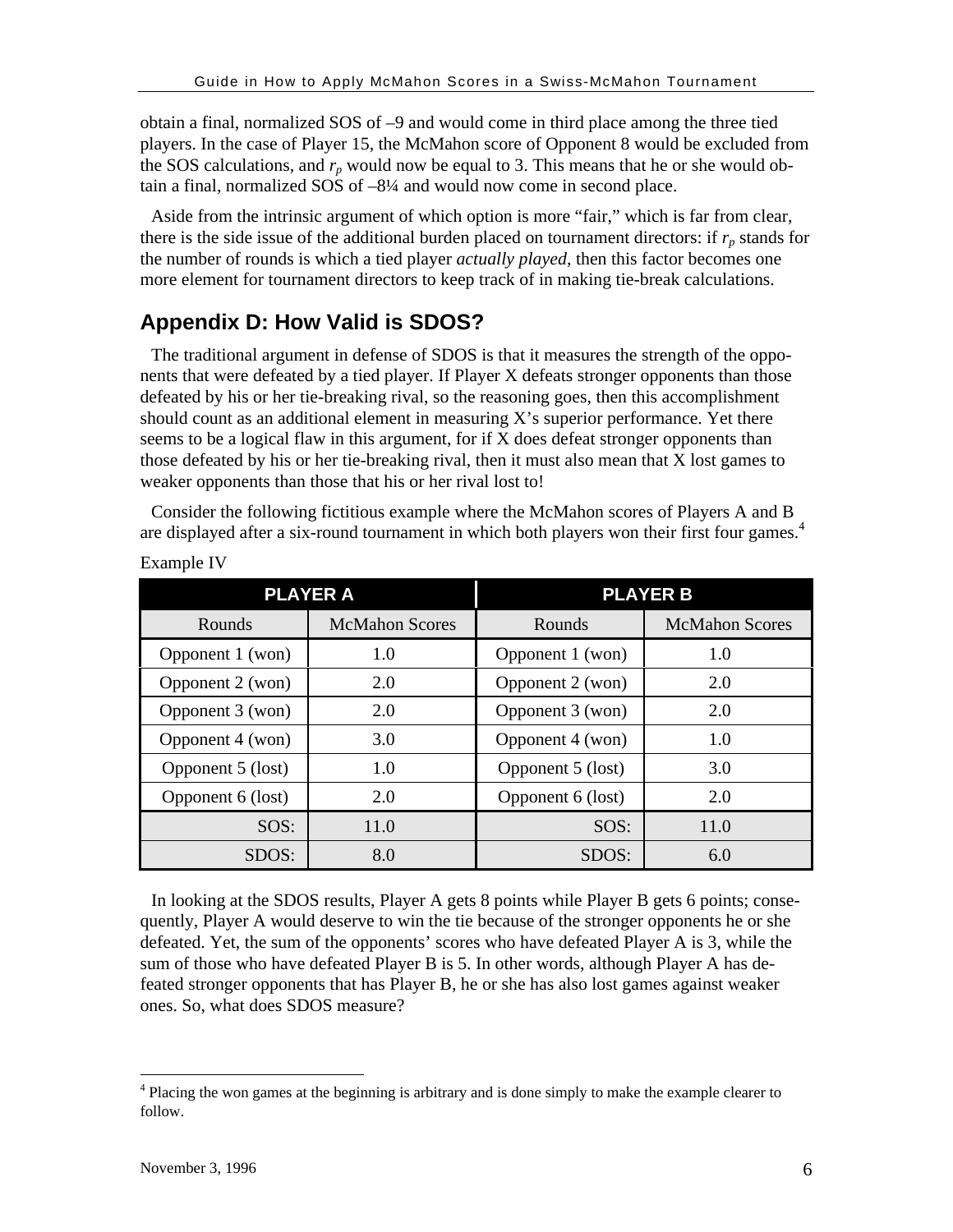In *The Official AGA Tournament Guide*, the American Go Association mentions that a possible alternative to the traditional tie-breaking calculations discussed in this guide (i.e., SOS and SDOS) is the Median, or Harkness, Score, where, in tournaments from six to eight rounds, the highest and lowest scores are excluded in determining the sum of opponents scores.<sup>5</sup> The idea, basically, is to reduce the element of chance that can sometimes generate "unfair" pairings, especially in small tournaments where gaps in the strength of players is not an uncommon occurrence.

Still another possibility, though far from practical in tournaments that do not benefit from computerized pairings, is to replace the traditional SDOS by the sun of opponent's SOS.

Despite the doubts that can be raised regarding the validity of SDOS, the tradition of using it as it is presently constituted is so strongly anchored in usage among tournament directors that it is doubtful that any meaningful reforms can be expected. Besides, any system of tiebreak calculations is bound to represent a trade-off between competing sets of "inequities." Of course, it's worth remembering that whatever built-in inequities are found among competing systems, these tend to melt away in proportion as the number of participants in a tournament becomes larger, as the number of rounds becomes higher, and as the distribution in the strength of players becomes more even.

# **Appendix E: Example Tournament**

The partial tournament grid below is taken from the 18th Quebec Open (May 18-19, 1996). Only those players of concern in the tie-break calculations of Players 11, 15, and 16 are shown. The shaded rounds indicate games that were lost or won by default.

| Player<br>ID No. | Initial<br>Score | Round<br>1 | Round<br>$\overline{2}$ | Round<br>3     | Round<br>$\overline{4}$ | Round<br>5             | Round<br>6             | Unadjusted<br>SOS | Adjusted<br>SOS |
|------------------|------------------|------------|-------------------------|----------------|-------------------------|------------------------|------------------------|-------------------|-----------------|
| $\overline{7}$   | $-2$             | 9<br>W     | 10<br>$-1$              | $+2$<br>6      | $-3$<br>11              |                        |                        | $-2$              | $-\frac{1}{2}$  |
|                  |                  | $-2$       | $-2$                    | $-2$           | $-2$                    |                        |                        |                   |                 |
| 8                | $-2$             | 10<br>$-1$ | B<br>9                  | $+3$<br>1      | 16<br>$-4$              | 5<br>$+2$              | $+2$<br>4              | $\overline{2}$    | $1\frac{1}{2}$  |
|                  |                  | $-1$       | $\theta$                | $\overline{0}$ | 1                       | 1                      | $\overline{2}$         |                   |                 |
| 9<br>$-2$        |                  | 7<br>B     | W<br>8                  | 10<br>$-1$     | 15<br>$-5$              | $\overline{2}$<br>$+3$ | 3<br>$+3$              |                   |                 |
|                  |                  | $-1$       | $-1$                    | $-1$           | $\overline{0}$          | 1                      | 1                      | 1                 |                 |
|                  |                  | 8<br>$+1$  | 7<br>$+1$               | 9<br>$+1$      | 12<br>$-1$              | $-3$<br>15             | $\overline{2}$<br>$+5$ | $\mathbf{1}$      | $\frac{1}{2}$   |
| 10<br>$-2$       |                  | $-2$       | $-1$                    | $\overline{0}$ | $\theta$                | $\Omega$               |                        |                   |                 |
| 11<br>$-4$       |                  | W<br>14    | 12<br>W                 |                | $+3$<br>7               | $-8$<br>19             | 15<br>$-1$             |                   |                 |
|                  |                  | $-3$       | $-3$                    | $-3$           | $-3$                    | $-2$                   | $-1$                   | $-1$              | $\Omega$        |

Table II

<sup>&</sup>lt;sup>5</sup> The *Guide* is unclear whether the Median Score is suggested as a possible replacement for both the SOS and SDOS or only for SDOS. For further discussion on the Harkness Score, the reader is referred to Harkness' *Official Chess Handbook.*